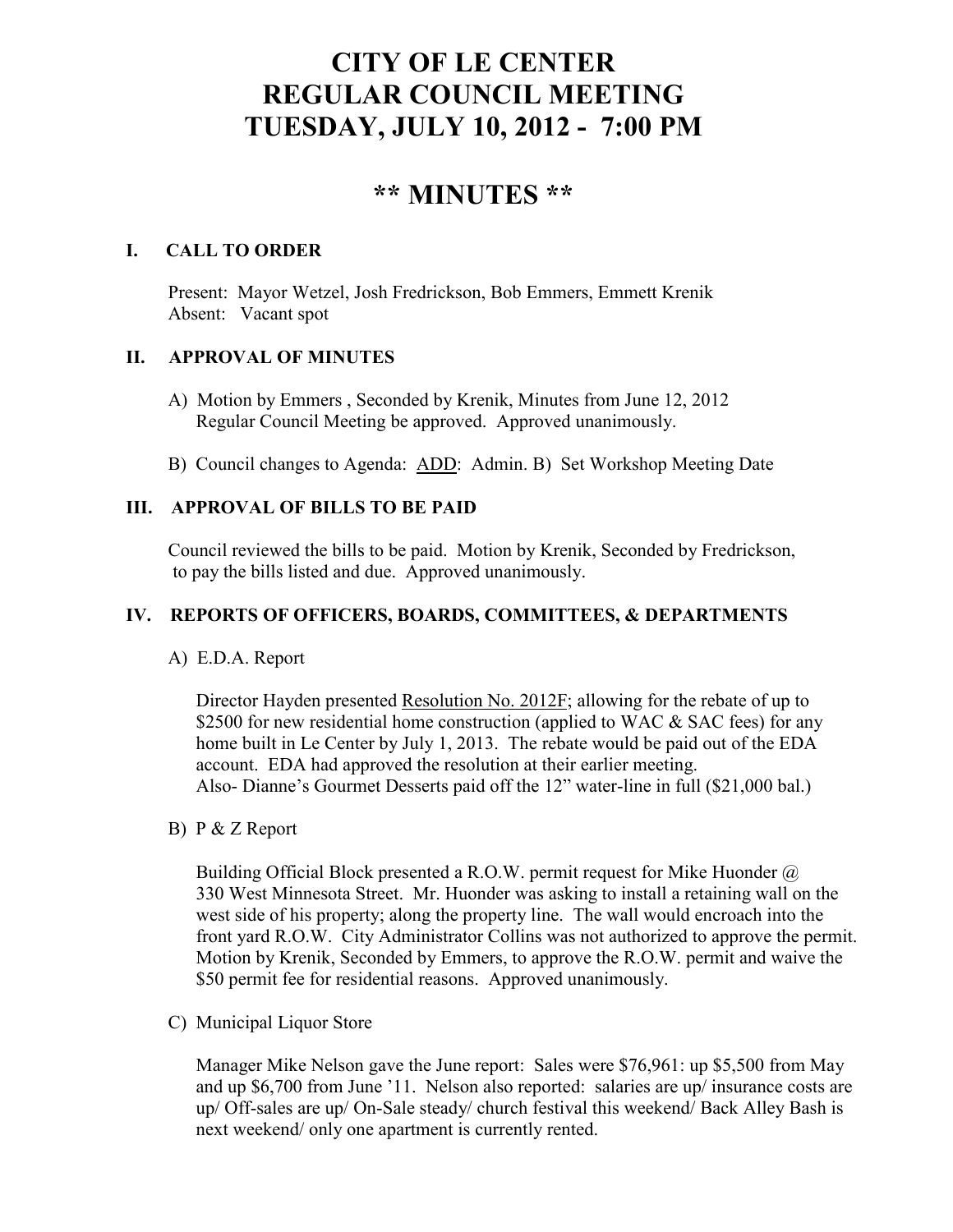D) Police Department

Police Chief Pfarr reported on the police activities for month of June: 126 calls/ 2,637 miles patrolled. Pfarr also reported: calls are down 18% from 2011/ completed cost reimbursement paperwork for \$3,612 request for POST Board training.

E) Water, Sewer, Streets, Parks

Public Works Maint. Employee Wally Blaschko gave the monthly reports:

- Parks- are all open and going well.
- Sewer- sewer cleaning on Cordova Ave. and eastward (2004 Street Project)
- Streets- North Park Ave. overlay is scheduled for next week. Crosswalks painted.
- F) Bolton & Menk Engineering (Joel Hawbaker, Engineer)
	- 1) 2010 Minnesota Street & Waterville Ave. Project- Engineer Hawbaker reported that Barnett Const. was still trying to do a televising of the backwards wye and temporary services that are still attached. When they finally accomplish that; city can decide the best course of action to take/ slow working on the punch-list items.
- G) Pool

 Director Dorothy Dinwiddie reported: total sales so far \$31,623/ last year's total was only \$36,012; hoping to surpass that amount. Hosting lessons for Cleveland/ WEM/ and Monty-Lonsdale. Still working on the baby pool problems/ posted sheet explaining 3<sup>rd</sup> pool rules/ posted sheet in Spanish hoping to get more Hispanic kids to enroll in swim lessons/ four lifeguards "on hold" were recommended by pool committee to be moved up into their correct wage slots. Motion by Emmers, seconded by Krenik, to move them up. Approved unanimously. Need to consider commercial umbrellas; regular don't hold up.

H) Fair Assn.- Nancy Stauff reported: Fair proceeding well/ purchased some industrial lights to install permanent lighting at the Demo field- Corey & Chris will do a walk-thru with the electrician; no to cutting into the ballfield lights main line.

#### **V. PUBLIC FORUM**

There were no petitions, requests, or communications from the general public.

#### **VI. OLD BUSINESS**

 A) Motion by Fredrickson, Seconded by Krenik, to adopt Resolution No. 2012F, thereby approving the Housing Incentives Program discussed previously. Approved unanimously.